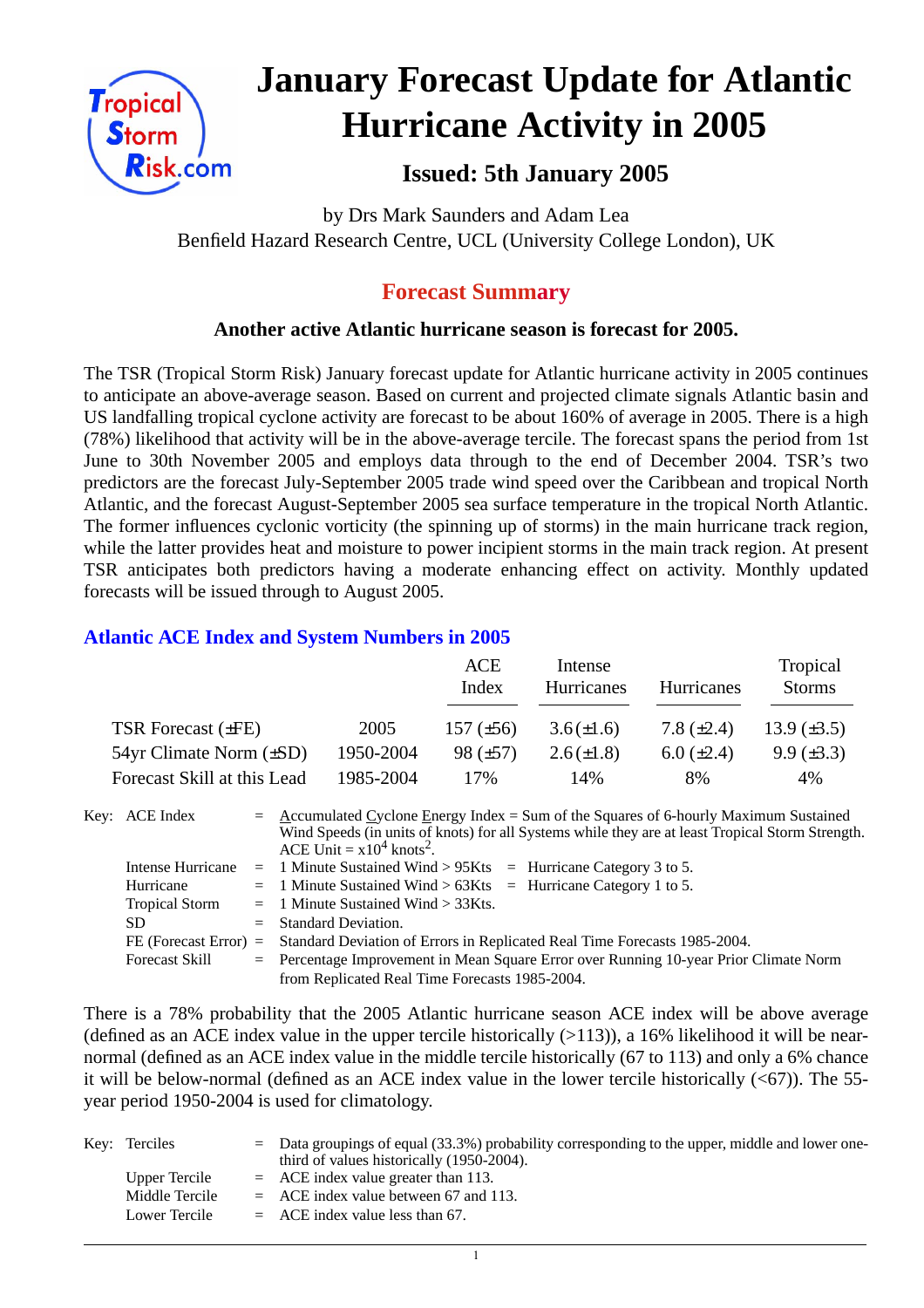#### **ACE Index & Numbers Forming in the MDR, Caribbean Sea and Gulf of Mexico in 2005**

|                                |           | ACE<br>Index    | Intense<br><b>Hurricanes</b> | Hurricanes        | Tropical<br><b>Storms</b> |
|--------------------------------|-----------|-----------------|------------------------------|-------------------|---------------------------|
| TSR Forecast $(\pm FE)$        | 2005      | 139 $(\pm 59)$  | $3.5(\pm 1.6)$               | $6.0 \ (\pm 2.5)$ | $10.1 (\pm 3.7)$          |
| $54yr$ Climate Norm $(\pm SD)$ | 1950-2004 | $76 \ (\pm 58)$ | $2.3(\pm 1.8)$               | 4.2 $(\pm 2.4)$   | 6.9 $(\pm 3.2)$           |
| Forecast Skill at this Lead    | 1985-2004 | 17%             | 19%                          | 16%               | 10%                       |

The Atlantic hurricane Main Development Region (MDR) is the region  $10^{\circ}N - 20^{\circ}N$ ,  $20^{\circ}W - 60^{\circ}W$ between the Cape Verde Islands and the Caribbean Lesser Antilles. A storm is defined as having formed within this region if it reached at least tropical depression status while in the area.

There is a 79% probability that in 2005 the MDR, Caribbean Sea and Gulf of Mexico ACE index will be above average (defined as an ACE index value in the upper tercile historically (>91)), a 17% likelihood it will be near-normal (defined as an ACE index value in the middle tercile historically (35 to 91) and only a 4% chance it will be below-normal (defined as an ACE index value in the lower tercile historically (<35)). The 55-year period 1950-2004 is used for climatology.

### **USA Landfalling ACE Index and Numbers in 2005**

|                             |           | <b>ACE</b><br>Index | Hurricanes        | Tropical<br><b>Storms</b> |
|-----------------------------|-----------|---------------------|-------------------|---------------------------|
| TSR Forecast $(\pm FE)$     | 2005      | $3.6 (\pm 2.0)$     | $2.0 \ (\pm 1.7)$ | 4.3 $(\pm 2.2)$           |
| Average $(\pm SD)$          | 1950-2004 | $2.3 \ (\pm 2.1)$   | $1.5 \ (\pm 1.3)$ | 3.1 $(\pm 2.0)$           |
| Forecast Skill at this Lead | 1985-2004 | 15%                 | 12%               | 12%                       |

| Key: ACE Index           | $=$ Accumulated Cyclone Energy Index = Sum of the Squares of hourly Maximum<br>Sustained Wind Speeds (in units of knots) for all Systems while they are at least |
|--------------------------|------------------------------------------------------------------------------------------------------------------------------------------------------------------|
|                          | Tropical Storm Strength and over the USA Mainland (reduced by a factor of 6).<br>ACE Unit = $x10^4$ knots <sup>2</sup> .                                         |
| Landfall Strike Category | $=$ Maximum 1 Minute Sustained Wind of Storm Directly Striking Land.                                                                                             |
| <b>USA Mainland</b>      | $=$ Brownsville (Texas) to Maine.                                                                                                                                |

USA landfalling intense hurricanes are not forecast since we have no skill at any lead.

There is a 70% probability that in 2005 the USA landfalling ACE index will be above average (defined as a USA ACE index value in the upper tercile historically (>2.63)), a 20% likelihood it will be near-normal (defined as a USA ACE index value in the middle tercile historically (1.14 to 2.63) and only a 10% chance it will be below-normal (defined as a USA ACE index value in the lower tercile historically  $(\leq 1.14)$ ). The 55-year period 1950-2004 is used for climatology.

#### **Caribbean Lesser Antilles Landfalling Numbers in 2005**

|                             |                                                                                                                                                                                                                                                      | <b>ACE</b><br>Index                                                 | Intense<br><b>Hurricanes</b> | <b>Hurricanes</b> | Tropical<br><b>Storms</b> |
|-----------------------------|------------------------------------------------------------------------------------------------------------------------------------------------------------------------------------------------------------------------------------------------------|---------------------------------------------------------------------|------------------------------|-------------------|---------------------------|
| <b>TSR Forecast (±FE)</b>   | 2005                                                                                                                                                                                                                                                 | 2.8 $(\pm 2.4)$                                                     | $0.4~(\pm 0.4)$              | $0.8 (\pm 0.6)$   | $1.8 (\pm 1.0)$           |
| 55yr Climate Norm (±SD)     | 1950-2004                                                                                                                                                                                                                                            | $1.4 \ (\pm 2.1)$                                                   | $0.3 \ (\pm 0.5)$            | $0.5 \ (\pm 0.7)$ | $1.1 (\pm 1.1)$           |
| Forecast Skill at this Lead | 1985-2004                                                                                                                                                                                                                                            | 2%                                                                  | 4%                           | 11%               | $0\%$                     |
| Key: ACE Index              | $=$ Accumulated Cyclone Energy Index = Sum of the Squares of hourly Maximum<br>Sustained Wind Speeds (in units of knots) for all Systems while they are at least<br>Tropical Storm Strength and within the boxed region $(10^0N-18^0N, 60^0W-63^0W)$ | (reduced by a factor of 6). ACE Unit = $x10^4$ knots <sup>2</sup> . |                              |                   |                           |

| Landfall Strike Category | $=$ Maximum 1 Minute Sustained Wind of Storm Directly Striking Land. |
|--------------------------|----------------------------------------------------------------------|
| Lesser Antilles          | $=$ Island Arc from Anguilla to Trinidad Inclusive.                  |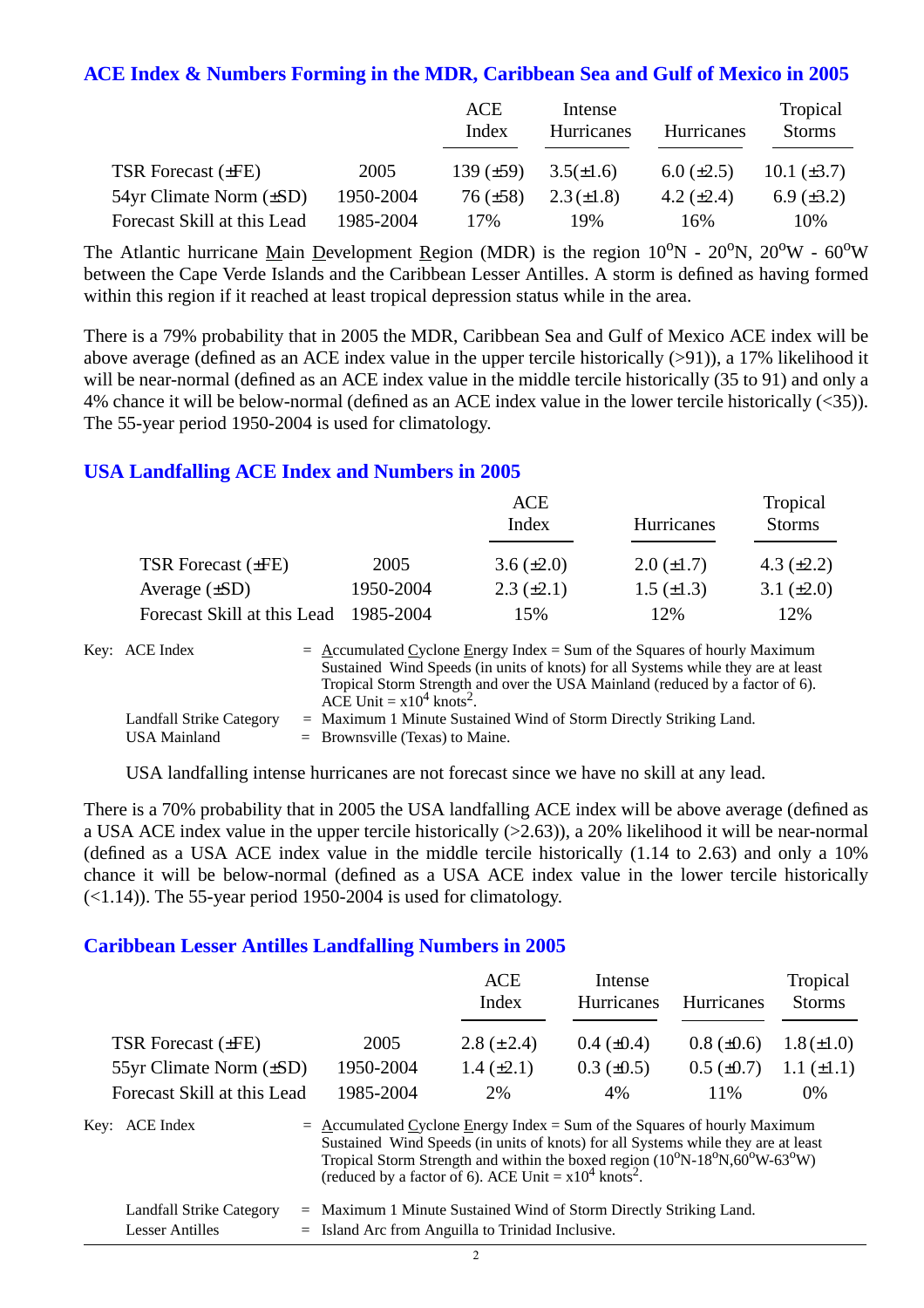## **Key Predictors for 2005**

The key factors behind the TSR forecast for an above-average hurricane season in 2005 are the anticipated moderate enhancing effect of July-September forecast trade winds at 925mb height over the Caribbean Sea and tropical North Atlantic region  $(7.5^{\circ}N - 17.5^{\circ}N, 30^{\circ}W - 100^{\circ}W)$ , and of August-September forecast sea surface temperature for the Atlantic MDR  $(10^{\circ}N - 20^{\circ}N, 20^{\circ}W - 60^{\circ}W)$ . The current forecast anomalies (1975-2004 climatology) for these predictors are  $0.62\pm0.79$  ms<sup>-1</sup> (up from last month's value of  $0.49\pm0.79$  ms<sup>-1</sup>) and  $0.27\pm0.28$ °C (up slightly from last month's value of  $0.24\pm0.28$ °C). The forecast skills (1985-2004) for these predictors at this lead are 27% and 26% respectively.

#### **Forecasts and New Developments for 2005**

For the 2005 Atlantic hurricane season TSR will be: (1) Issuing monthly updated deterministic and probabilistic forecasts through to early August for each basin, landfalling strength category and ACE index listed above; (2) Investigating the added value of including dynamical model forecasts of the Caribbean trade wind and Atlantic sea surface temperature predictors; (3) Introducing storm forecast strike probabilities out to 5 days lead and automatic storm alert e-mails to the features of the TSR Tropical Storm Tracker.

### **Further Information and Next Forecast**

Further information about TSR forecasts, verifications and hindcast skill as a function of lead time may be obtained from the TSR web site *http://tropicalstormrisk.com*. The next TSR monthly forecast update for the 2005 Atlantic hurricane season will be issued on the 4th February 2005.

## **Appendix - Predictions from Previous Months**

| <b>Atlantic ACE Index and System Numbers 2005</b> |                     |                                    |                    |                       |                   |  |  |  |
|---------------------------------------------------|---------------------|------------------------------------|--------------------|-----------------------|-------------------|--|--|--|
|                                                   | <b>ACE</b><br>Index | Named<br>Tropical<br><b>Storms</b> | Hurricanes         | Intense<br>Hurricanes |                   |  |  |  |
| Average Number $(\pm SD)$ (1950-2004)             |                     | $95 (\pm 54)$                      | $9.9 \ (\pm 3.3)$  | $6.0 (\pm 2.3)$       | $2.5 \ (\pm 1.9)$ |  |  |  |
| TSR Forecasts (±FE)                               | 5 Jan 2005          | $157 (\pm 56)$                     | $13.9 \ (\pm 3.5)$ | 7.8 $(\pm 2.4)$       | $3.6 (\pm 1.6)$   |  |  |  |
|                                                   | 10 Dec 2004         | 145 $(\pm 56)$                     | 13.4 $(\pm 3.6)$   | $7.5 \ (\pm 2.5)$     | $3.4 (\pm 1.6)$   |  |  |  |
| <b>Gray Forecast</b>                              | 3 Dec 2004          |                                    | 11                 | 6                     |                   |  |  |  |

## **1. Atlantic ACE Index and System Numbers**

#### **2. MDR, Caribbean Sea and Gulf of Mexico ACE Index and Numbers**

| MDR, Caribbean Sea and Gulf of Mexico ACE Index and Numbers 2005 |             |                     |                                    |                   |                       |  |  |
|------------------------------------------------------------------|-------------|---------------------|------------------------------------|-------------------|-----------------------|--|--|
|                                                                  |             | <b>ACE</b><br>Index | Named<br>Tropical<br><b>Storms</b> | Hurricanes        | Intense<br>Hurricanes |  |  |
| Average Number (±SD) (1950-2004)                                 |             | $73 (\pm 55)$       | $6.8 (\pm 3.1)$                    | 4.1 $(\pm 2.4)$   | $2.2 \ (\pm 1.8)$     |  |  |
| <b>TSR Forecasts (±FE)</b>                                       | 5 Jan 2005  | 139 $(\pm 59)$      | $10.1 (\pm 3.7)$                   | $6.0 \ (\pm 2.5)$ | $3.5 (\pm 1.6)$       |  |  |
|                                                                  | 10 Dec 2004 | 128 $(\pm 59)$      | $9.6 (\pm 3.8)$                    | 5.7 $(\pm 2.6)$   | $3.3 (\pm 1.6)$       |  |  |